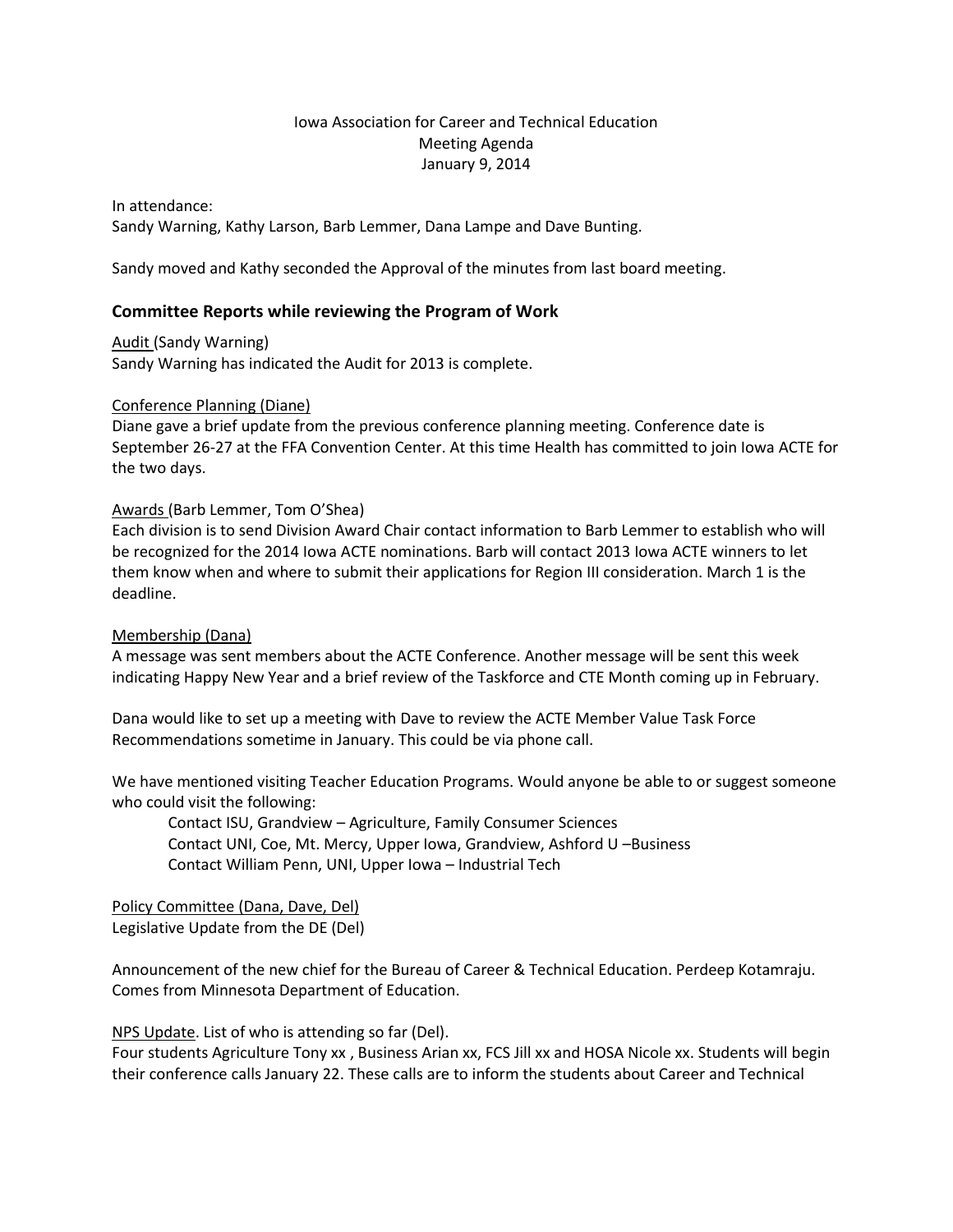Education, Iowa ACTE, ACTE, Carl Perkins funding, the legislative we will be meeting with, and finding their way around Washington D.C.

Del will continue to work in Iowa schedule and appointments for NPS.

Who is planning on attending NPS? Dana will have a room and would like female roommates, if anyone is interested.

Barb Lemmer and additional representatives of IAAE plan to attend.

## Brief review of the Task Force meeting (Dave).

The Task Force is in is beginning stages. This will be a two year program. The goal is to review Secondary CTE in the state and make recommendations to the Governor and the Legislature on changes to be made.

State Legislative Visits. Dana spoke with Mark Chelgren, State Senator from Ottumwa, and he mentioned that February would be a good time to visit the State Capital on behalf of CTE. Friday's are not good, they take those days off. Each of the divisions has responded to her email. The Excel document is attached in the email.

Dave will follow through with the State Capital. Date at this time is February 25. We have the option of meeting in the Rotunda with a snack option. Dave will also get Iowa ACTE on the Social Calendars for Legislatures.

He has also been in contact with Dave Palmer and Steve Ovel to communicate that Iowa ACTE will be in attendance at the Capital.

### Communications Committee

Deb and stepped down from being the Secretary and working with the Website. Dana will continue to work with ACTE in updating the Website.

Most if not all of the updates have been made on the website for this year. Please let me know if you see anything that needs to be changed. I will continue to work with John Miller in updating the site.

### Nominating Committee (Karen, Lisa, Kelli)

Lisa and I spoke with Ross Arnold, the President of the Executive Directors Council for ACTE. Lisa, Kelli, and Karen have been given his contact information.

Lisa, Kelli, and Karen and all agreed to start meeting to in order to find a replacement for Dave in the Executive Director position.

Quality Association Application (Dana and Dave) complete